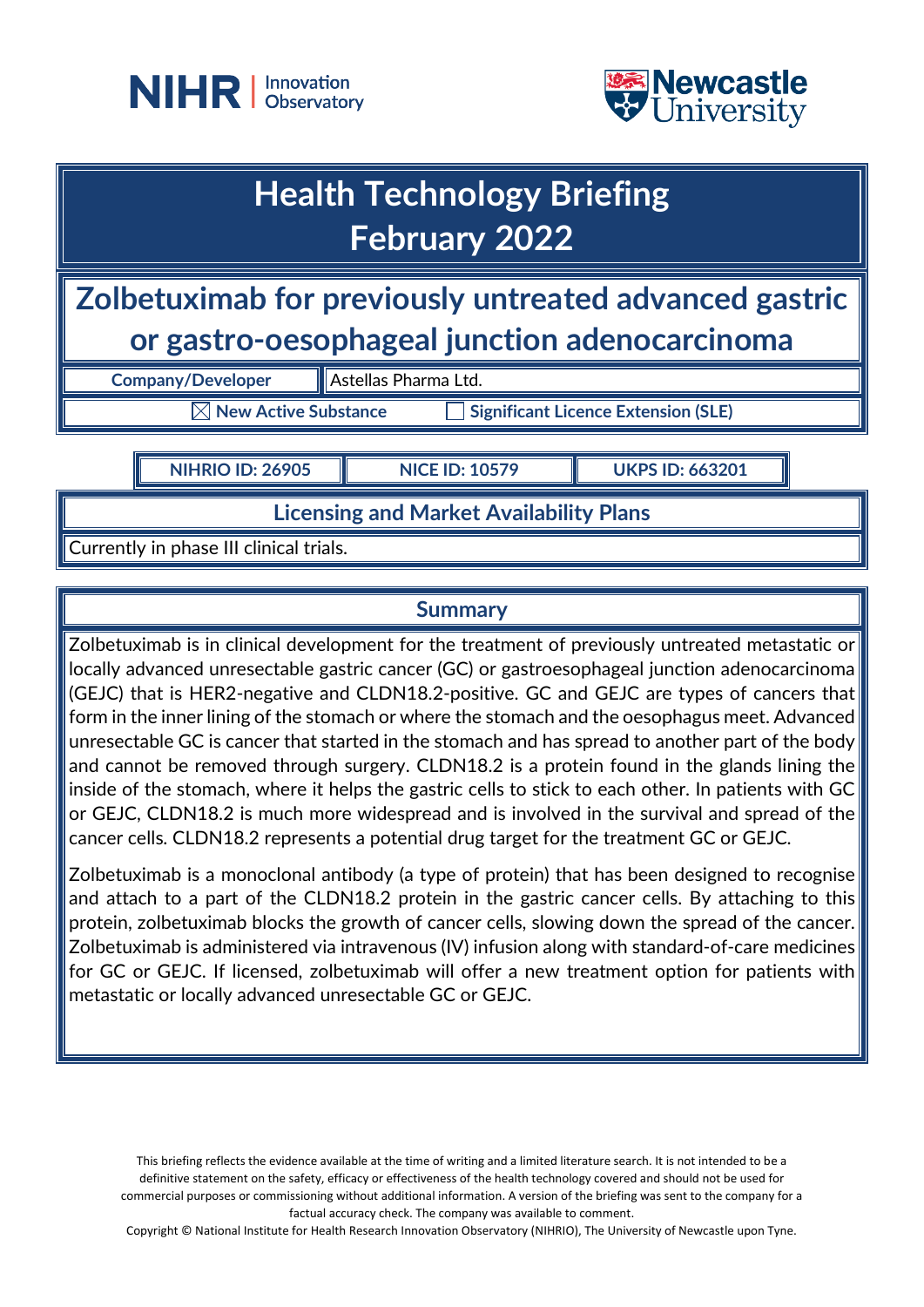



#### **Proposed Indication**

L

For the first-line treatment of adults with Claudin (CLDN) 18.2-positive, human epidermal growth factor receptor-2 (HER2) negative, locally advanced unresectable or metastatic gastric or gastroesophageal junction adenocarcinoma (GEJC). $^{\rm 1}$ 

## **Technology**

#### **Description**

Zolbetuximab (Claudiximab, IMAB362) is a novel IgG1 monoclonal antibody which binds to claudin-18 splice variant 2 (CLDN18.2) and mediates cell death through antibody-dependent cellular cytotoxicity and complement-dependent cytotoxicity.2 In healthy tissue CLDN18.2 is found only in the gastric mucosa tight junctions where it helps cells stick together, but in cancerous cells it is often highly expressed on the cell surface which contributes to survival and spread of cancer cells, making it a target for gastric cancer (GC) or gastro-oesophageal junction adenocarcinomas (GEJC).<sup>2,3,4</sup>

Zolbetuximab is in clinical development for locally advanced unresectable or metastatic treatment-naive GC or GEJC that are CLDN18.2-positive and HER2 negative.<sup>1</sup> In the phase III clinical trials (GLOW, NCT03653507; and SPOTLIGHT, NCT03504397), zolbetuximab will be administered via intravenous (IV) infusion as a 800mg/m<sup>2</sup> loading dose followed by 600mg/m<sup>2</sup> every 3 weeks, in combination with standardof-care chemotherapy drugs.<sup>1,2,5</sup>

#### Key Innovation

Zolbetuximab is a first-in-class monoclonal antibody that targets CLDN18.2. Epitopes of CLDN18.2, which are mostly inaccessible to intravenous antibodies, can become exposed to targeted monoclonal antibody– binding during malignant cell transformation.<sup>6</sup> Results from phase II studies show that when it was combined with standard-of-care chemotherapeutic treatments for GC (for example, epirubicin, oxaliplatin and capecitabine), it increased progression free survival from 4.8 to 7.9 months and the overall survival from 8.4 months to 13.2, when compared to the standard chemotherapy alone.<sup>7,8</sup>

HER2 overexpression is seen as an important biomarker for the treatment of gastric adenocarcinoma with many treatments being developed to target this. However, studies have reported that that HER2 is only overexpressed in roughly 22 percent of cases, leaving patients who are HER2-negative with limited treatment options. <sup>9</sup> Notably, zolbetuximab demonstrated potential synergistic efficacy with chemotherapy in preclinical studies; Single-agent zolbetuximab also demonstrated anticancer effects in patients with CLDN18.2-positive advanced GC and GEJC in a phase II study. 6

If licensed, zolbetuximab will offer a new treatment option for patients with advanced and inoperable gastric or GEJC who are HER2-negative and CLDN18.2-positive.

#### Regulatory & Development Status

Zolbetuximab does not currently have Marketing Authorisation in the UK/ EU for any indication.

Zolbetuximab was granted orphan designation in the EU in November 2010 for the treatment of GC expressing CLDN18.2.4

Zolbetuximab is also in phase II clinical development for pancreatic cancer.<sup>10</sup>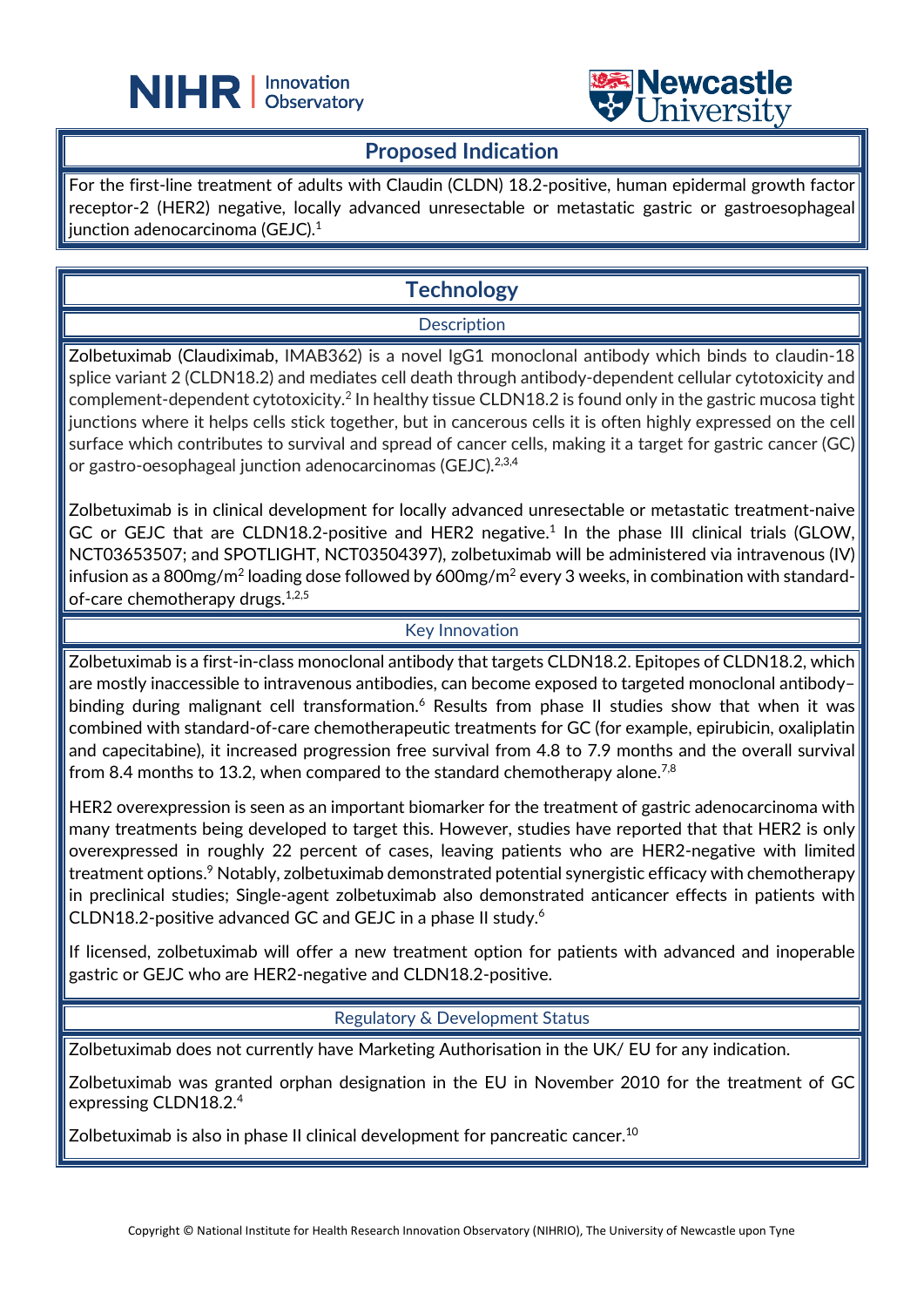

#### **Patient Group**

L

#### Disease Area and Clinical Need

Stomach or GC can start anywhere within the stomach or its walls, the most common form being adenocarcinomas that begin in the glands of the inner stomach lining.<sup>11</sup> GEJC starts where the oesophagus joins the stomach. It is considered GEJC if the centre of the cancer is less than 5cm above or below this junction, but outside of those boundaries it is treated as either stomach or oesophageal cancer. There are three different types of GEJC: Type 1 is the most similar to oesophageal cancer and has spread down into the gastro-oesophageal junction from above; Type 2 is centred at the actual junction; and Type 3, being most similar to GC, has spread up into the junction from below. <sup>12</sup> Over half of GC and GEJC are deemed preventable (54% and 59% respectively), with lifestyle factors such as smoking, alcohol and obesity contributing to the risk, linking incidence rates with deprivation. Prevalence is highest in men and most often seen in those aged 85-90 (2016-18). <sup>13</sup> GC or GEJC can also be linked to certain medical conditions such as gastro-oesophageal reflux disease, long-term helicobacter pylori infection, Barrett's oesophagus, or gastritis, with genetic factors also influencing development risk.<sup>14,15</sup> Exposure to various occupational chemicals can increase the risk of developing GC, such as those found in rubber production plants.<sup>16</sup> Symptoms of gastro-oesophageal cancers can include difficulty and pain when swallowing, nausea or vomiting, heartburn, indigestion, loss of appetite, fatigue, unexplained weight loss, or a lump in the upper abdomen.17,18

GEJC is staged according to either oesophagus or GC guidelines depending on how far the centre of the cancer is into the stomach, but most commonly is referred to as GC in literature and statistics.<sup>12,19</sup> GC is the 17<sup>th</sup> most common cancer in the UK, accounting for 3% of all cancer deaths (2018).<sup>13</sup> Each year in the UK there are approximately 6,453 new cases of GC (2016-18), and the five-year survival rate in England is 21.6% (2013-17).<sup>13</sup> In England (2020-21), there were 6,328 finished consultant episodes (FCE) for malignant neoplasms of the stomach (ICD-10 code: C16.9), with 4,754 hospital admissions that resulted in 12,839 FCE bed days and 3,319 day cases.<sup>20</sup> For malignant neoplasms of the lower third of the oesophagus (GEJC) (ICD-10 code: 15.5) in England (2020-21), there were 19,522 FCE, with 15,925 hospital admissions that resulted in 31,158 bed days and 11,925 day cases.<sup>20</sup>

#### Recommended Treatment Options

Locally advanced unresectable or metastatic GC and GEJC are ineligible for surgery and therefore can only receive palliative chemotherapy regimens.<sup>21</sup>

NICE guidelines recommend the following chemotherapy treatment options for locally advanced or metastatic oesophago-gastric adenocarcinoma<del>:</del><sup>22</sup>

- Doublet treatment: 5-fluorouracil or capecitabine in combination with cisplatin or oxaliplatin.
- Triplet treatment: 5-fluorouracil or capecitabine in combination with cisplatin or oxaliplatin plus epirubicin.
- Pembrolizumab with platinum- and fluoropyrimidine-based chemotherapy is recommended as an option for untreated locally advanced unresectable or metastatic carcinoma of the oesophagus or HER-2 negative GEJC in adults whose tumours express PD-L1. This is not recommended for GC.

## **Clinical Trial Information**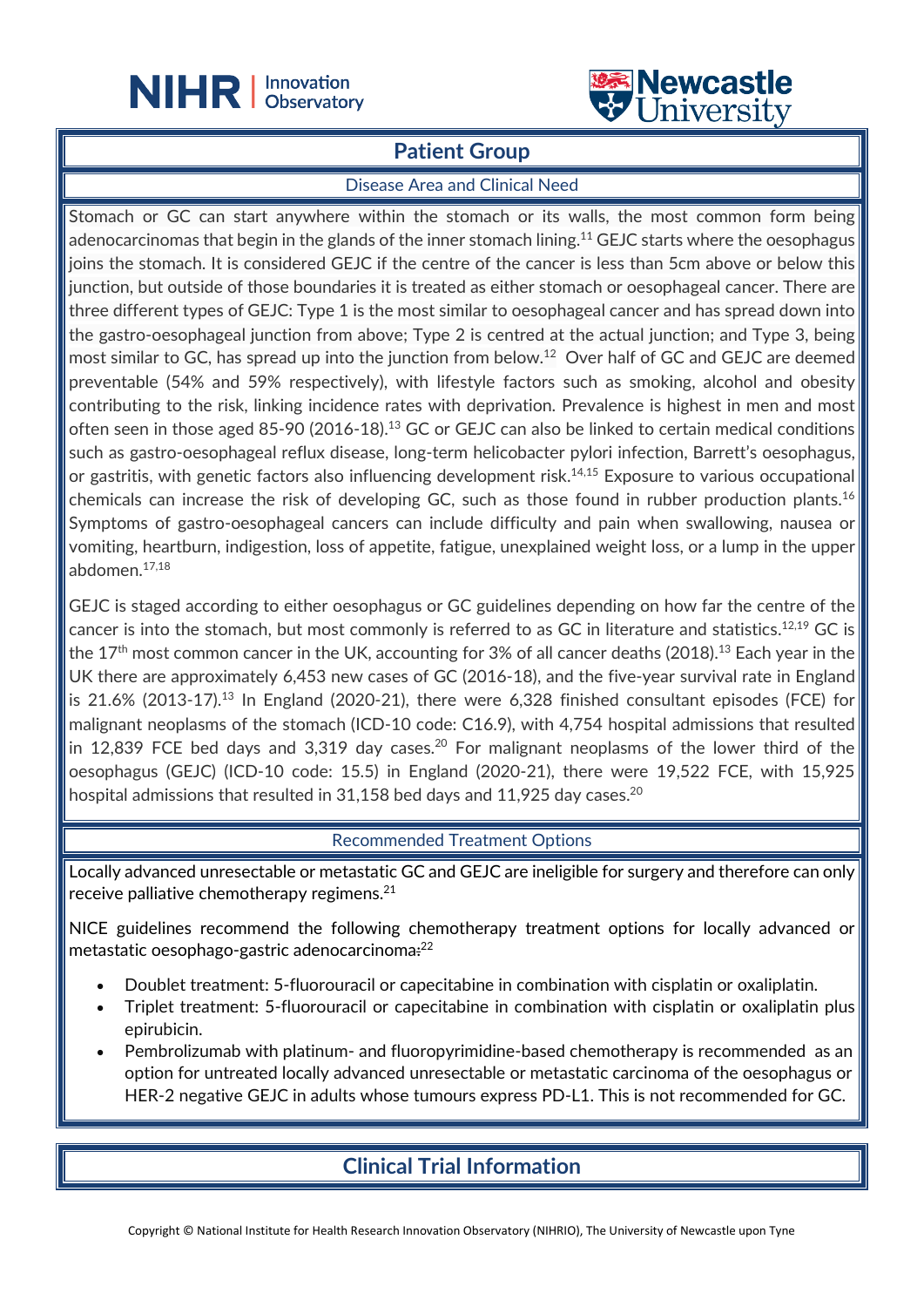



|                     | <b>A</b> OTTLACTOIOA                                                                                                                                                                                                                                                                                                                                                                                                                                                                                                                             |
|---------------------|--------------------------------------------------------------------------------------------------------------------------------------------------------------------------------------------------------------------------------------------------------------------------------------------------------------------------------------------------------------------------------------------------------------------------------------------------------------------------------------------------------------------------------------------------|
| <b>Trial</b>        | GLOW; NCT03653507, 2018-000519-26; A Phase 3, Global, Multi-<br>Centre, Double-Blind, Randomized, Efficacy Study of Zolbetuximab<br>(IMAB362) Plus CAPOX Compared With Placebo Plus CAPOX as First-<br>line Treatment of Subjects With Claudin (CLDN) 18.2-Positive, HER2-<br>Negative, Locally Advanced Unresectable or Metastatic Gastric or<br>Gastroesophageal Junction (GEJ) Adenocarcinoma<br><b>Phase III - Recruiting</b><br>Location(s): 8 EU countries, UK, USA, Canada and other countries<br>Primary completion date: September 2022 |
| <b>Trial Design</b> | Randomised, parallel assignment, double-blind                                                                                                                                                                                                                                                                                                                                                                                                                                                                                                    |
| Population          | $N=$ 500 (estimated); Subjects with locally advanced unresectable or<br>metastatic gastric or GEJ adenocarcinoma with negative HER2<br>presentation and >75% positive CLDN18.2 expression; aged 18 years<br>and older                                                                                                                                                                                                                                                                                                                            |
| Intervention(s)     | Zolbetuximab $(IV)$ + oxaplatin $(IV)$ + capecitabine (oral twice daily)                                                                                                                                                                                                                                                                                                                                                                                                                                                                         |
| Comparator(s)       | Matched placebo (IV) + oxaliplatin (IV) + capecitabine (oral twice daily)                                                                                                                                                                                                                                                                                                                                                                                                                                                                        |
| Outcome(s)          | Primary outcome measure:<br>Progression Free Survival (PFS) [Time frame: up to 13 months]<br>See trial record for full list of all outcomes                                                                                                                                                                                                                                                                                                                                                                                                      |
| Results (efficacy)  |                                                                                                                                                                                                                                                                                                                                                                                                                                                                                                                                                  |
| Results (safety)    |                                                                                                                                                                                                                                                                                                                                                                                                                                                                                                                                                  |

| <b>Trial</b>        | <b>FAST</b> ; NCT01630083, 2011-005285-38; A Randomized Phase II<br>Multicenter, Open-Label Study Evaluating the Efficacy and Safety of<br>IMAB362 in Combination With the EOX (Epirubicin, Oxaliplatin,<br>Capecitabine) Regimen as First-Line Treatment of Patients With<br>CLDN18.2-Positive Advanced Adenocarcinomas of the Stomach, the<br>Oesophagus or the Gastroesophageal Junction<br>Phase II - Completed<br>Location(s): 4 EU countries, Ukraine and Russia<br><b>Study Completion date: January 2019</b> |
|---------------------|----------------------------------------------------------------------------------------------------------------------------------------------------------------------------------------------------------------------------------------------------------------------------------------------------------------------------------------------------------------------------------------------------------------------------------------------------------------------------------------------------------------------|
| <b>Trial Design</b> | Randomised, parallel assignment, open-label                                                                                                                                                                                                                                                                                                                                                                                                                                                                          |
| Population          | $N = 252$ ; Subjects with locally advanced unresectable or metastatic<br>gastric or GEJ adenocarcinoma with positive CLDN18.2; aged 18 years<br>and older                                                                                                                                                                                                                                                                                                                                                            |
|                     |                                                                                                                                                                                                                                                                                                                                                                                                                                                                                                                      |
| Intervention(s)     | Arm 1: + EOX (epirubicin + oxaplatin (IV), capecitabine [oral twice daily])<br>Arm 2: Zolbetuximab (IV) + EOX (800mg/m <sup>2</sup> then 600mg/m <sup>2</sup> )<br>Arm 3: Zolbetuximab + EOX (1000mg/m <sup>2</sup> )                                                                                                                                                                                                                                                                                                |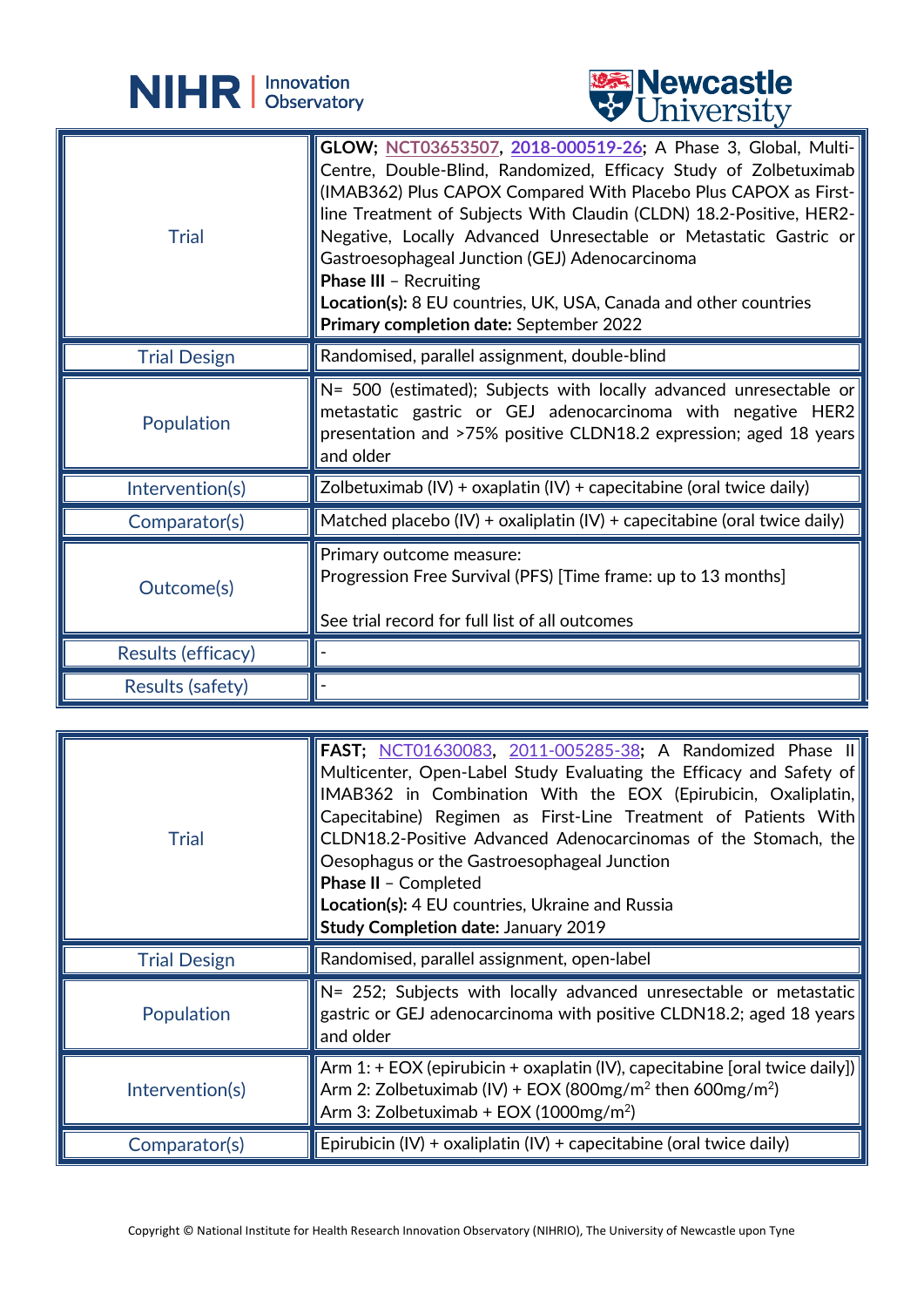



| Outcome(s)         | Primary outcome measures:<br>Progression Free Survival (PFS) [Time frame: from randomization   <br>to the data cut-off date of 31 Jan 2019; maximum time on<br>follow-up was, 68.2, 47.2 & 59.6 months in the EOX,<br>EOX+Zolbetuximab 600 mg, and EOX+Zolbetuximab 1000 mg<br>treatment groups respectively]<br>Number of Participants with Adverse Events (AEs) [Time frame:   <br>from the first dose of study drug administration up to 30 days<br>after the last study medication administration (up to 1,791 days)]<br>See trial record for full list of all outcomes                                                                                                                                                                                     |
|--------------------|-----------------------------------------------------------------------------------------------------------------------------------------------------------------------------------------------------------------------------------------------------------------------------------------------------------------------------------------------------------------------------------------------------------------------------------------------------------------------------------------------------------------------------------------------------------------------------------------------------------------------------------------------------------------------------------------------------------------------------------------------------------------|
| Results (efficacy) | In the overall population, both PFS [hazard ratio (HR) = 0.44; $95\%$  <br>confidence interval (CI), 0.29-0.67; P < 0.0005] and OS (HR = 0.55; 95%<br>CI, 0.39-0.77; $P \lt 0.0005$ were significantly improved with<br>zolbetuximab + EOX (arm 2) compared with EOX alone (arm 1). This<br>significant PFS benefit was retained in patients with moderate-to-strong<br>CLDN18.2 expression in $\geq$ 70% of tumour cells (HR = 0.38; 95% CI, 0.23-<br>0.62; P < 0.0005). Significant improvement in PFS was also reported in<br>the overall population of arm 3 versus arm 1 (HR = 0.58; 95% CI, 0.39-<br>0.85; P = 0.0114) but not in high CLDN18.2-expressing patients; no<br>significant improvement in OS was observed in either population. <sup>23</sup> |
| Results (safety)   | Most adverse events (AEs) related to zolbetuximab + EOX (nausea,<br>vomiting, neutropenia, anaemia) were grade 1-2. Grade $\geq$ 3 AEs showed<br>no substantial increases overall (zolbetuximab + EOX versus EOX<br>alone). Zolbetuximab + EOX was generally tolerated, and AEs were<br>manageable. <sup>23</sup>                                                                                                                                                                                                                                                                                                                                                                                                                                               |

L

| Trial               | <b>SPOTLIGHT; NCT03504397, 2017-002567-17; A Phase 3, Global,</b><br>Multi-Center, Double-Blind, Randomized, Efficacy Study of<br>Zolbetuximab (IMAB362) Plus mFOLFOX6 Compared With Placebo<br>Plus mFOLFOX6 as First-line Treatment of Subjects With Claudin<br>(CLDN)18.2-Positive, HER2-Negative, Locally Advanced Unresectable<br>Metastatic Gastric or Gastroesophageal Junction<br>(GEJ)<br>or<br>Adenocarcinoma<br><b>Phase III - Recruiting</b><br><b>Location(s):</b> 6 EU countries, UK, USA, Canada, and other countries<br>Primary completion date: February 2022 |
|---------------------|--------------------------------------------------------------------------------------------------------------------------------------------------------------------------------------------------------------------------------------------------------------------------------------------------------------------------------------------------------------------------------------------------------------------------------------------------------------------------------------------------------------------------------------------------------------------------------|
| <b>Trial Design</b> | Randomised, parallel assignment, double-blind                                                                                                                                                                                                                                                                                                                                                                                                                                                                                                                                  |
| Population          | N= 550 (estimated); Subjects with locally advanced unresectable or<br>metastatic gastric or GEJ adenocarcinoma with positive CLDN18.2 and<br>HER2-negative expression; aged 18 years and older                                                                                                                                                                                                                                                                                                                                                                                 |
| Intervention(s)     | Zolbetuximab (IV) + mFOLFOX6 (oxaliplatin + folinic acid + fluorouracil)<br>(IV)                                                                                                                                                                                                                                                                                                                                                                                                                                                                                               |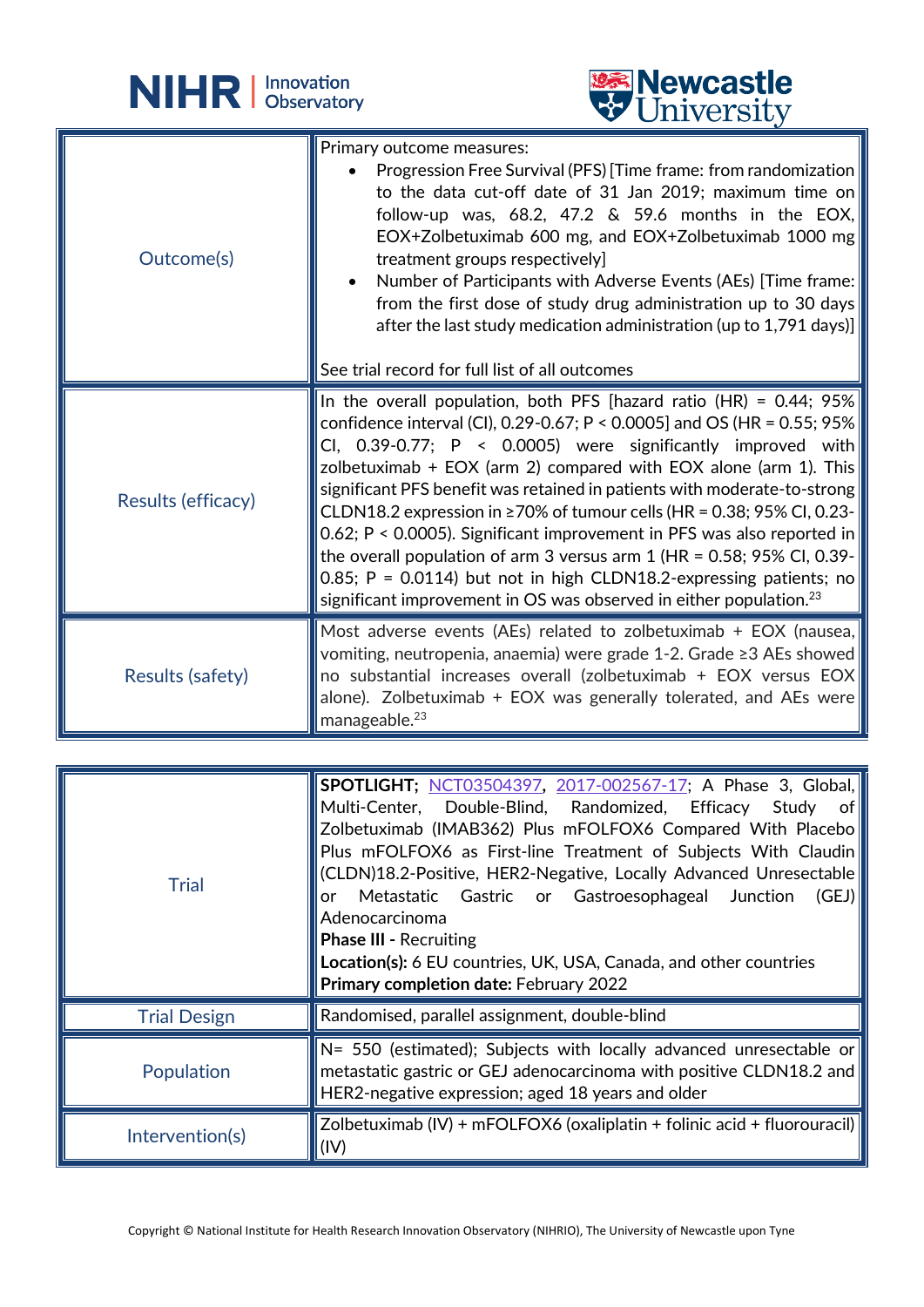



|                    | $\triangledown$ OIIIV CLOIU                                                                                                                 |
|--------------------|---------------------------------------------------------------------------------------------------------------------------------------------|
| Comparator(s)      | $\blacksquare$ Placebo (IV) + mFOLFOX6 (IV)                                                                                                 |
| Outcome(s)         | Primary outcome measure:<br>Progression Free Survival (PFS) [Time frame: up to 13 months]<br>See trial record for full list of all outcomes |
| Results (efficacy) |                                                                                                                                             |
| Results (safety)   |                                                                                                                                             |

#### **Estimated Cost**

The cost of Zolbetuximab is not yet known.

## **Relevant Guidance**

NICE Guidance

- NICE technology appraisal. Pembrolizumab with platinum- and fluoropyrimidine-based chemotherapy for untreated advanced oesophageal and gastro-oesophageal junction cancer (TA737). October 2021
- NICE guideline. Oesophago-gastric cancer: assessment and management in adults (NG83). January 2018.

#### NHS England (Policy/Commissioning) Guidance

- NHS England. Clinical Commissioning Policy: Intrathecal Drug Delivery for Cancer Pain. 2015. D08/P/b.
- NHS England. 2013/14 NHS Standard Contact for Cancer: Oesophageal and Gastric (Adult). B11/S/a/.
- NHS England. 2013/14 NHS Standard Contract for Cancer: Chemotherapy (Adult). B15/S/a.

#### Other Guidance

- European Society of Medical Oncology (ESMO). Oesophageal cancer: ESMO clinical practice guidelines. 2016.24
- European Society of Medical Oncology (ESMO). Gastric cancer: ESMO clinical practice guidelines. 2016.25
- London Cancer Alliance. LCA oesophageal and gastric cancer clinical guidelines. 2014.<sup>26</sup>
- British Society of Gastroenterology. Guidelines for the management of oesophageal and gastric cancer. 2011.27

### **Additional Information**

This technology will require a companion diagnostics test to assess the expression levels of claudin-18.2 (CLDN18.2) in gastro-oesophageal and gastric tumours. 1

**References**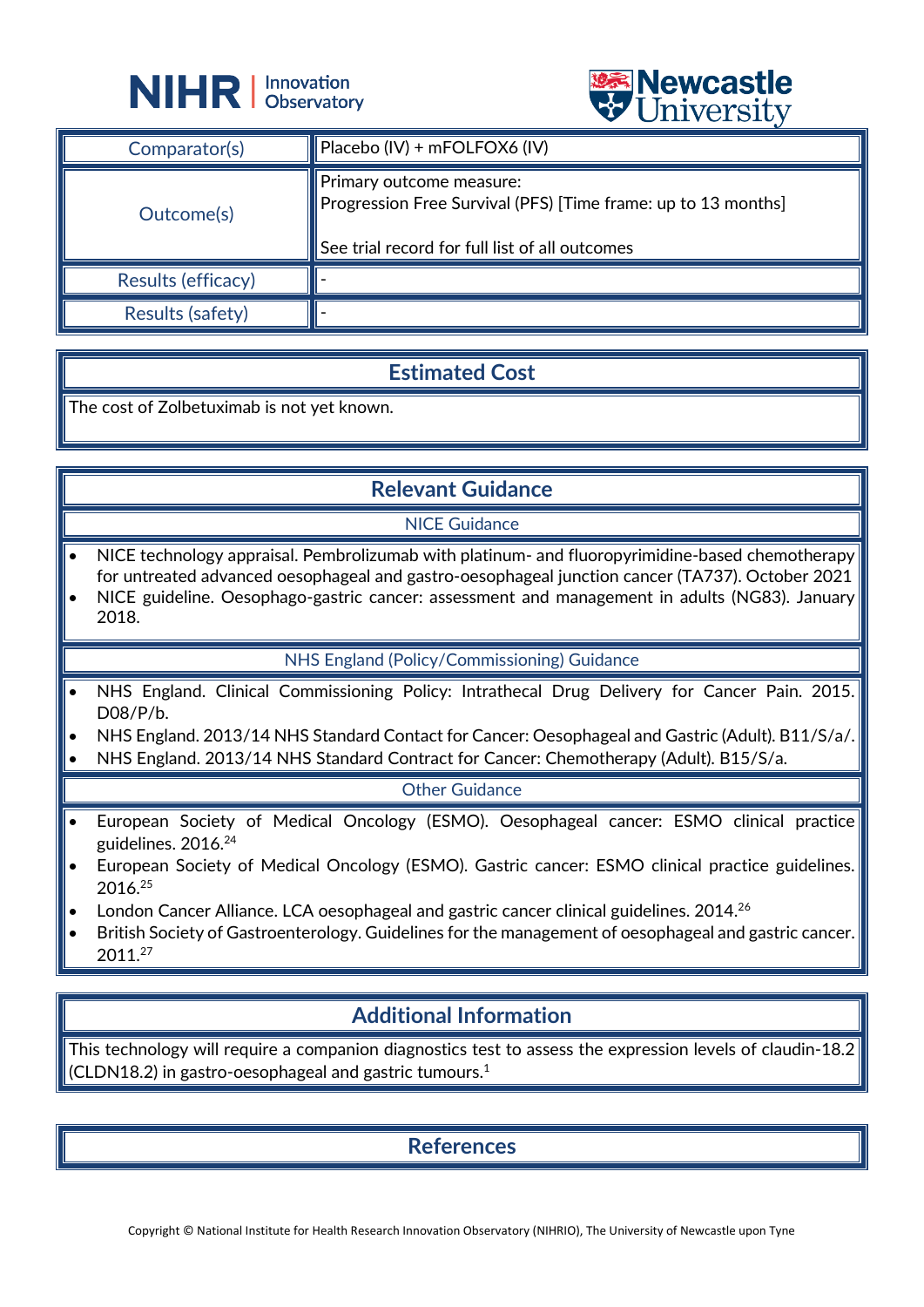# **NIHR** | Innovation



- 1 ClinicalTrials.gov. *A Study of Zolbetuximab (IMAB362) Plus CAPOX Compared With Placebo Plus CAPOX as First-line Treatment of Subjects With Claudin (CLDN) 18.2-Positive, HER2- Negative, Locally Advanced Unresectable or Metastatic Gastric or Gastroesophageal Junction (GEJ) Adenocarcinoma (GLOW)*. *Trial ID: NCT03653507*. 2018. Status: Recruiting. Available from:<https://clinicaltrials.gov/ct2/show/NCT03653507> [Accessed January 7th, 2022].
- 2 Shah M, Ajani JA, Al-Batran SE, Bang YJ, Catenacci DV, Enzinger P, et al. 836TiP GLOW: Randomized phase III study of zolbetuximab + CAPOX compared with placebo + CAPOX as first-line treatment of patients with CLD18.2+/HER2− locally advanced unresectable or metastatic gastric or gastroesophageal junction (GEJ) adenocarcinoma. *Annals of Oncology*. 2019 2019/10/01/;30:v322. Available from:

[https://www.annalsofoncology.org/article/S0923-7534\(19\)59051-2/fulltext.](https://www.annalsofoncology.org/article/S0923-7534(19)59051-2/fulltext)

- 3 Zhu G, Foletti D, Liu X, Ding S, Melton Witt J, Hasa-Moreno A, et al. Targeting CLDN18.2 by CD3 Bispecific and ADC Modalities for the Treatments of Gastric and Pancreatic Cancer. *Scientific Reports*. 2019 2019/06/10;9(1):8420. Available from: [https://doi.org/10.1038/s41598-019-44874-0.](https://doi.org/10.1038/s41598-019-44874-0)
- 4 EMA. *Public summary of opinion on orphan designation- Chimeric monoclonal antibody against claudin-18 splice variant 2 for the treatment of gastric cancer.* 2010. Available from: [https://www.ema.europa.eu/en/documents/orphan-designation/eu/3/10/803-public](https://www.ema.europa.eu/en/documents/orphan-designation/eu/3/10/803-public-summary-opinion-orphan-designation-chimeric-monoclonal-antibody-against-claudin-18-splice_en.pdf)[summary-opinion-orphan-designation-chimeric-monoclonal-antibody-against-claudin-18](https://www.ema.europa.eu/en/documents/orphan-designation/eu/3/10/803-public-summary-opinion-orphan-designation-chimeric-monoclonal-antibody-against-claudin-18-splice_en.pdf) [splice\\_en.pdf](https://www.ema.europa.eu/en/documents/orphan-designation/eu/3/10/803-public-summary-opinion-orphan-designation-chimeric-monoclonal-antibody-against-claudin-18-splice_en.pdf) [Accessed January 7th, 2022].
- 5 ClinicalTrials.gov. *A Phase 3, Global, Multi-Center, Double-Blind, Randomized, Efficacy Study of Zolbetuximab (IMAB362) Plus mFOLFOX6 Compared With Placebo Plus mFOLFOX6 as Firstline Treatment of Subjects With Claudin (CLDN)18.2-Positive, HER2-Negative, Locally Advanced Unresectable or Metastatic Gastric or Gastroesophageal Junction (GEJ) Adenocarcinoma*. *Trial ID: NCT03504397*. 2018. Status: Recruiting. Available from: <https://clinicaltrials.gov/ct2/show/NCT03504397> [Accessed February 21st, 2022].
- 6 Hergert J. *Zolbetuximab Plus EOX Improves Survival in Claudin 18.2+ Gastric/GEJ Cancers.* 2021. Available from: [https://www.onclive.com/view/zolbetuximab-plus-eox-improves](https://www.onclive.com/view/zolbetuximab-plus-eox-improves-survival-in-claudin-18-2-gastric-gej-cancers)[survival-in-claudin-18-2-gastric-gej-cancers](https://www.onclive.com/view/zolbetuximab-plus-eox-improves-survival-in-claudin-18-2-gastric-gej-cancers) [Accessed February 12th, 2022].
- 7 Al-Batran S-E, Schuler MH, Zvirbule Z, Manikhas G, Lordick F, Rusyn A, et al. FAST: An international, multicenter, randomized, phase II trial of epirubicin, oxaliplatin, and capecitabine (EOX) with or without IMAB362, a first-in-class anti-CLDN18.2 antibody, as firstline therapy in patients with advanced CLDN18.2+ gastric and gastroesophageal junction (GEJ) adenocarcinoma. *Journal of Clinical Oncology*. 2016 2016/06/20;34(18\_suppl):LBA4001-LBA. Available from: [https://doi.org/10.1200/JCO.2016.34.18\\_suppl.LBA4001.](https://doi.org/10.1200/JCO.2016.34.18_suppl.LBA4001)
- 8 Singh P, Toom S, Huang Y. Anti-claudin 18.2 antibody as new targeted therapy for advanced gastric cancer. *Journal of Hematology & Oncology*. 2017 2017/05/12;10(1):105. Available from: [https://doi.org/10.1186/s13045-017-0473-4.](https://doi.org/10.1186/s13045-017-0473-4)
- 9 Kelly CM, Janjigian YY. The genomics and therapeutics of HER2-positive gastric cancer-from trastuzumab and beyond. *Journal of gastrointestinal oncology*. 2016;7(5):750-62. Available from: [https://doi.org/10.21037/jgo.2016.06.10.](https://doi.org/10.21037/jgo.2016.06.10)
- 10 ClinicalTrials.gov. *A Study to Assess the Efficacy and Safety of IMAB362 in Combination With Nab-Paclitaxel and Gemcitabine (Nab-P + GEM) as First Line Treatment in Subjects With Claudin 18.2 (CLDN18.2) Positive, Metastatic Pancreatic Adenocarcinoma*. *Trial ID: NCT03816163*. 2019. Status: Recruiting. Available from: <https://clinicaltrials.gov/ct2/show/NCT03816163> [Accessed January 14th, 2022].
- 11 Cancer Research UK. *What is stomach cancer.* 2022. Available from: <https://www.cancerresearchuk.org/about-cancer/stomach-cancer/about-stomach-cancer> [Accessed January 17th, 2022].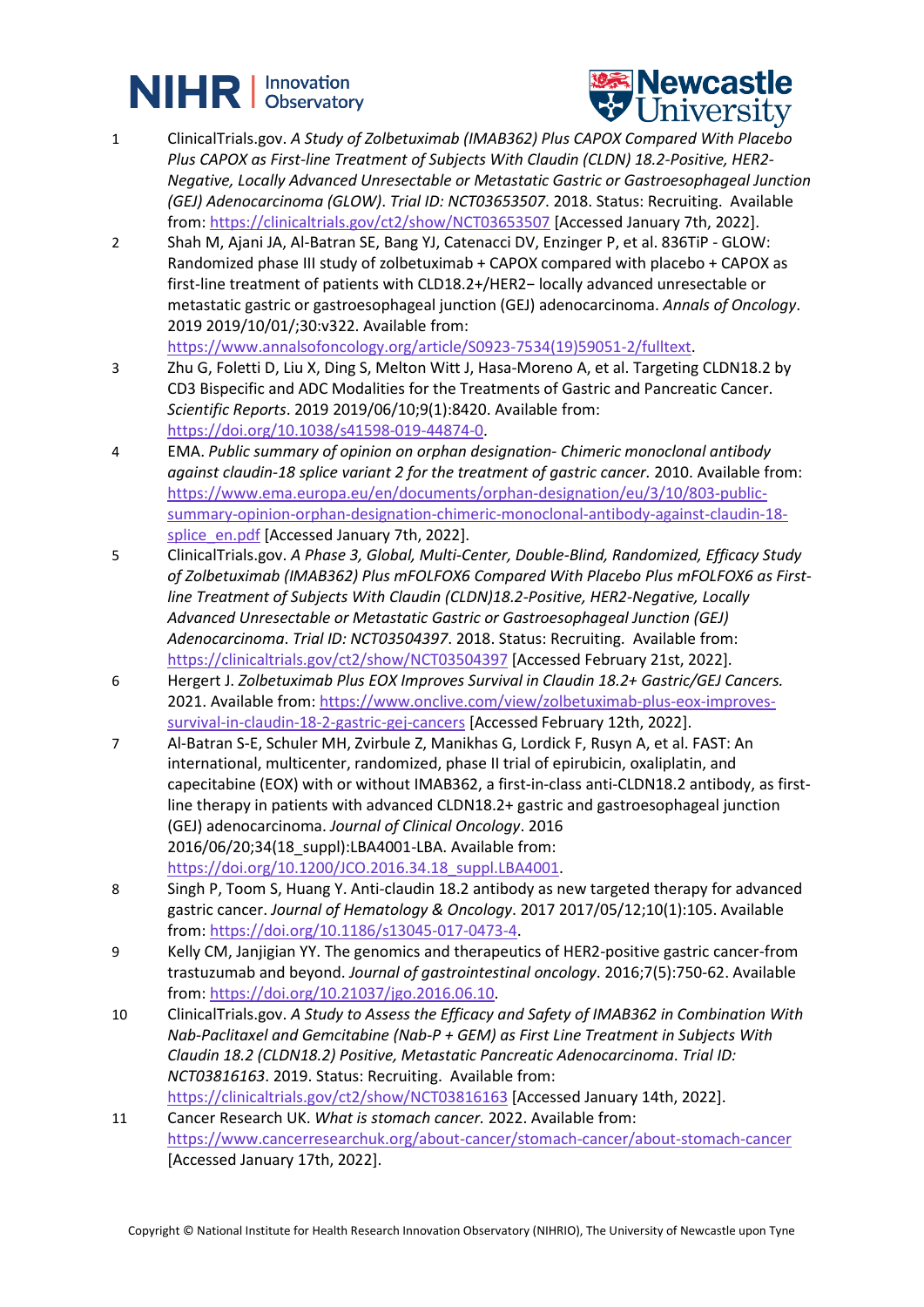



- 12 Cancer Research UK. *About gastro oesophageal junction cancer.* 2018. Available from: [https://www.cancerresearchuk.org/about-cancer/gastro-oesophageal-junction](https://www.cancerresearchuk.org/about-cancer/gastro-oesophageal-junction-cancer/about)[cancer/about](https://www.cancerresearchuk.org/about-cancer/gastro-oesophageal-junction-cancer/about) [Accessed Jnauary 17th, 2022].
- 13 Cancer Research UK. *Stomach cancer statistics.* Available from: [https://www.cancerresearchuk.org/health-professional/cancer-statistics/statistics-by](https://www.cancerresearchuk.org/health-professional/cancer-statistics/statistics-by-cancer-type/stomach-cancer#heading-Zero)[cancer-type/stomach-cancer#heading-Zero](https://www.cancerresearchuk.org/health-professional/cancer-statistics/statistics-by-cancer-type/stomach-cancer#heading-Zero) [Accessed January 17th, 2022].
- 14 NHS. *Causes: stomach cancer.* 2019. Available from: <https://www.nhs.uk/conditions/stomach-cancer/causes/> [Accessed January 17th, 2022].
- 15 NHS. *Causes: oesophageal cancer.* 2020. Available from: <https://www.nhs.uk/conditions/oesophageal-cancer/causes/> [Accessed January 17th, 2022].
- 16 Cancer Research UK. *Risks and causes of stomach cancer.* 2019. Available from: <https://www.cancerresearchuk.org/about-cancer/stomach-cancer/causes-risks> [Accessed January 17th, 2022].
- 17 NHS. *Symptoms: stomach cancer.* 2019. Available from: <https://www.nhs.uk/conditions/stomach-cancer/> [Accessed January 17th, 2022].
- 18 NHS. *Symptoms: oesophageal cancer.* 2020. Available from: <https://www.nhs.uk/conditions/oesophageal-cancer/symptoms/> [Accessed January 17th, 2022].
- 19 Casamayor M, Morlock R, Maeda H, Ajani J. Targeted literature review of the global burden of gastric cancer. *Ecancermedicalscience*. 2018;12:883. Available from: [https://doi.org/10.3332/ecancer.2018.883.](https://doi.org/10.3332/ecancer.2018.883)
- 20 NHS Digital Office for National Statistics. *Hospital Admitted Patient Care Activity, 2020-21: Diagnosis.* 2021. Available from: [https://digital.nhs.uk/data-and](https://digital.nhs.uk/data-and-information/publications/statistical/hospital-admitted-patient-care-activity/2020-21#chapter-index)[information/publications/statistical/hospital-admitted-patient-care-activity/2020-](https://digital.nhs.uk/data-and-information/publications/statistical/hospital-admitted-patient-care-activity/2020-21#chapter-index) [21#chapter-index](https://digital.nhs.uk/data-and-information/publications/statistical/hospital-admitted-patient-care-activity/2020-21#chapter-index) [Accessed February 10th, 2022].
- 21 Cancer Research UK. *Treatment for advanced cancer.* 2020. Available from[: https://about](https://about-cancer.cancerresearchuk.org/about-cancer/stomach-cancer/treatment/advanced-treatment)[cancer.cancerresearchuk.org/about-cancer/stomach-cancer/treatment/advanced-treatment](https://about-cancer.cancerresearchuk.org/about-cancer/stomach-cancer/treatment/advanced-treatment) [Accessed January 14th, 2022].
- 22 NICE. *Oesophageal and gastric cancer overview.* 2021. Available from: [https://pathways.nice.org.uk/pathways/oesophageal-and-gastric](https://pathways.nice.org.uk/pathways/oesophageal-and-gastric-cancer#path=view%3A/pathways/oesophageal-and-gastric-cancer/oesophageal-and-gastric-cancer-overview.xml&content=view-index)[cancer#path=view%3A/pathways/oesophageal-and-gastric-cancer/oesophageal-and-gastric](https://pathways.nice.org.uk/pathways/oesophageal-and-gastric-cancer#path=view%3A/pathways/oesophageal-and-gastric-cancer/oesophageal-and-gastric-cancer-overview.xml&content=view-index)[cancer-overview.xml&content=view-index](https://pathways.nice.org.uk/pathways/oesophageal-and-gastric-cancer#path=view%3A/pathways/oesophageal-and-gastric-cancer/oesophageal-and-gastric-cancer-overview.xml&content=view-index) [Accessed January 7th, 2022].
- 23 Sahin U, Türeci Ö, Manikhas G, Lordick F, Rusyn A, Vynnychenko I, et al. FAST: a randomised phase II study of zolbetuximab (IMAB362) plus EOX versus EOX alone for first-line treatment of advanced CLDN18.2-positive gastric and gastro-oesophageal adenocarcinoma. *Ann Oncol*. 2021 May;32(5):609-19. Available from[: https://doi.org/10.1016/j.annonc.2021.02.005.](https://doi.org/10.1016/j.annonc.2021.02.005)
- 24 F. Lordick CM, K. Haustermans, R. Obermannová and D. Arnold. *Oesophageal cancer: ESMO clinical practice guidelines.* 2016. Available from: <https://www.esmo.org/guidelines/gastrointestinal-cancers/oesophageal-cancer> [Accessed January 17th, 2022].
- 25 E. C. Smyth MV, W. Allum, D. Cunningham, A. Cervantes and D. Arnold. *Gastric cancer: ESMO clinical practice guidelines.* 2016. Available from: <https://www.esmo.org/guidelines/gastrointestinal-cancers/gastric-cancer> [Accessed January 17th, 2022].
- 26 London Cancer Alliance. *LCA Oesophageal and Gastric Cancer Clinical Guidelines* Last Update Date: Available from: [https://rmpartners.nhs.uk/wp-content/uploads/2017/03/LCA-](https://rmpartners.nhs.uk/wp-content/uploads/2017/03/LCA-OG-Cancer-Clinical-Guidelines-April-2014.pdf)[OG-Cancer-Clinical-Guidelines-April-2014.pdf](https://rmpartners.nhs.uk/wp-content/uploads/2017/03/LCA-OG-Cancer-Clinical-Guidelines-April-2014.pdf) [Accessed January 14th, 2022].
- 27 British Society of Gastroenterology. *Guidelines for the management of oesophageal and gastric cancer* Last Update Date: Available from: [https://www.bsg.org.uk/wp](https://www.bsg.org.uk/wp-content/uploads/2019/12/BSG-guidelines-for-the-management-of-oesophageal-and-gastric-cancer.pdf)[content/uploads/2019/12/BSG-guidelines-for-the-management-of-oesophageal-and-gastric](https://www.bsg.org.uk/wp-content/uploads/2019/12/BSG-guidelines-for-the-management-of-oesophageal-and-gastric-cancer.pdf)[cancer.pdf](https://www.bsg.org.uk/wp-content/uploads/2019/12/BSG-guidelines-for-the-management-of-oesophageal-and-gastric-cancer.pdf) [Accessed January 14th, 2011].